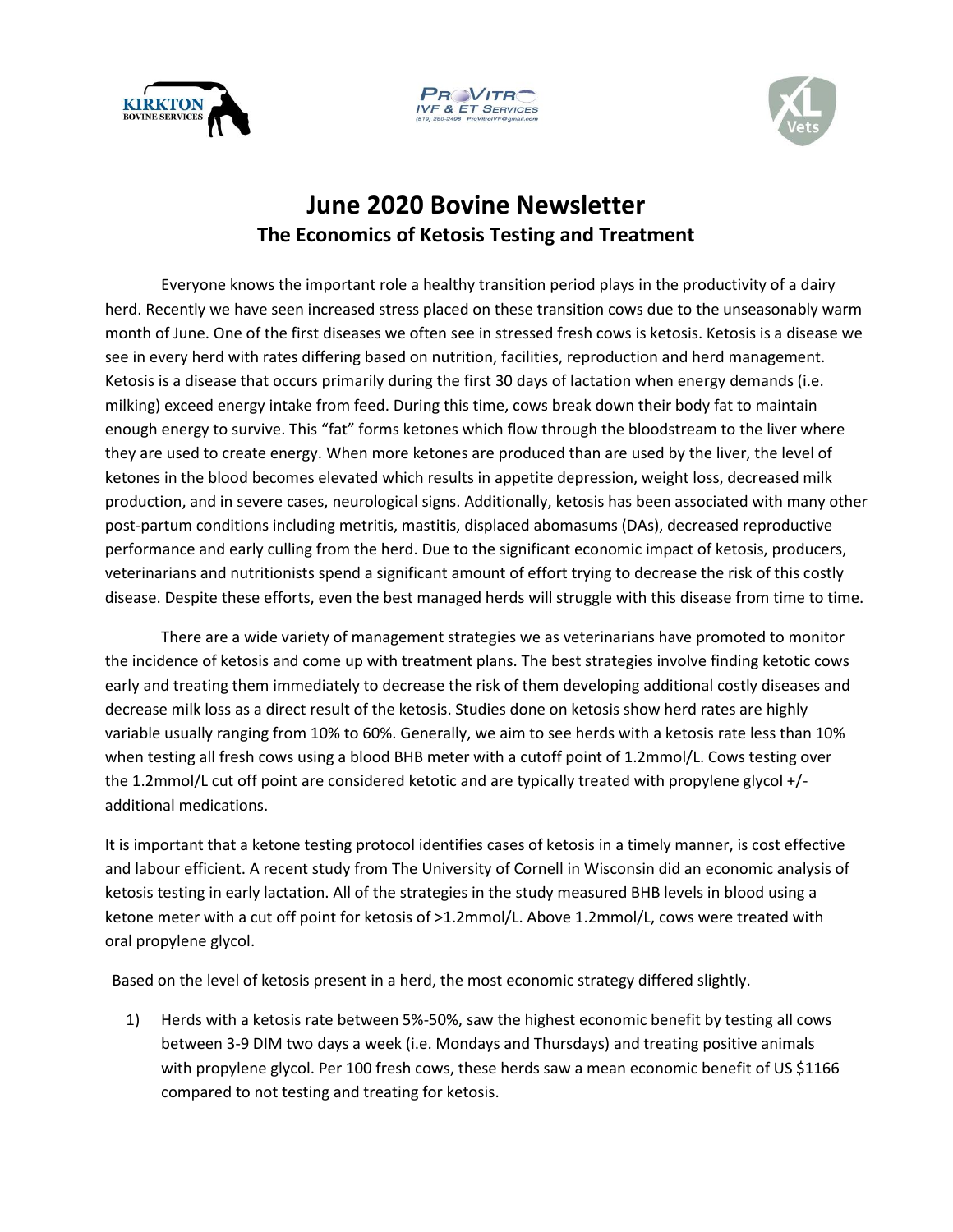





- 2) A second option for herds with a ketosis rate between 5%-50% saw a lower economic benefit but only required testing once weekly. This strategy tested all cows between 3-16 DIM one day a week (i.e. Monday) and treated positive animals with propylene glycol. Per100 fresh cows, these herds saw a mean economic benefit of US \$744 compared to not testing and treating for ketosis.
- 3) Herds with a ketosis rate >50% saw the highest economic benefit by blanket treating all fresh cows with propylene glycol for 5 days starting at 5 DIM.

Perhaps the most important take home message from this study was the economic benefit almost all herds would see by implementing a testing and treatment protocol for ketosis. **Herds with a ketosis rate over 15% (which would be the majority of herds), would see an economic benefit by implementing almost ANY ketosis testing and treatment strategy.**

If you are interested in implementing a ketosis testing and treatment protocol on your farm, talk to your herd veterinarian. The testing talked about in this newsletter involves collecting blood from the tail vein. This is a relatively easy and quick procedure which can be taught to you by your vet. Not only does routine testing allow us to identify and treat ketotic cows quickly, it also gives us a monitoring tool for transition cow health. If a sudden spike is seen in ketosis, further investigation can be done to determine and cause and correct the problem early. Your herd vet can also help you figure out your current ketosis rate and what economic benefits you would see on your farm with routine ketosis testing. If you already have a ketosis testing and treatment protocol, now might be a good time to review it with your herd vet to make sure it is still the most economic and labour efficient option for your operation.

Here is an example of a ketosis testing and treatment protocol we often recommend. This protocol involves also testing glucose. We test glucose in moderate to severely ketotic cows and treat them with insulin and IV dextrose as this has shown quicker rates of recovery in these more severe cases.

## **Test all cows 3-16 DIM one day per week (i.e. Monday) for BHB levels (purple strip)**

Cows <1.2mmol/L - No action required Cows >1.2mmol/L - Treat once daily for 3 days with 300ml of propylene glycol Cows >2.4mmol/L - Treat once daily for 5 days with 300ml of propylene glycol - Give 10cc of vitamaster or 2cc of vitamin B12 once daily for 5 days - Test blood glucose (blue strip) -Glucose >2.1mmol/L or 38mg/dL - no additional action required -Glucose <2.1mmol/L or 38mg/dL -give 2cc of insulin (lantus) under the skin once -give 250mL of dextrose IV once